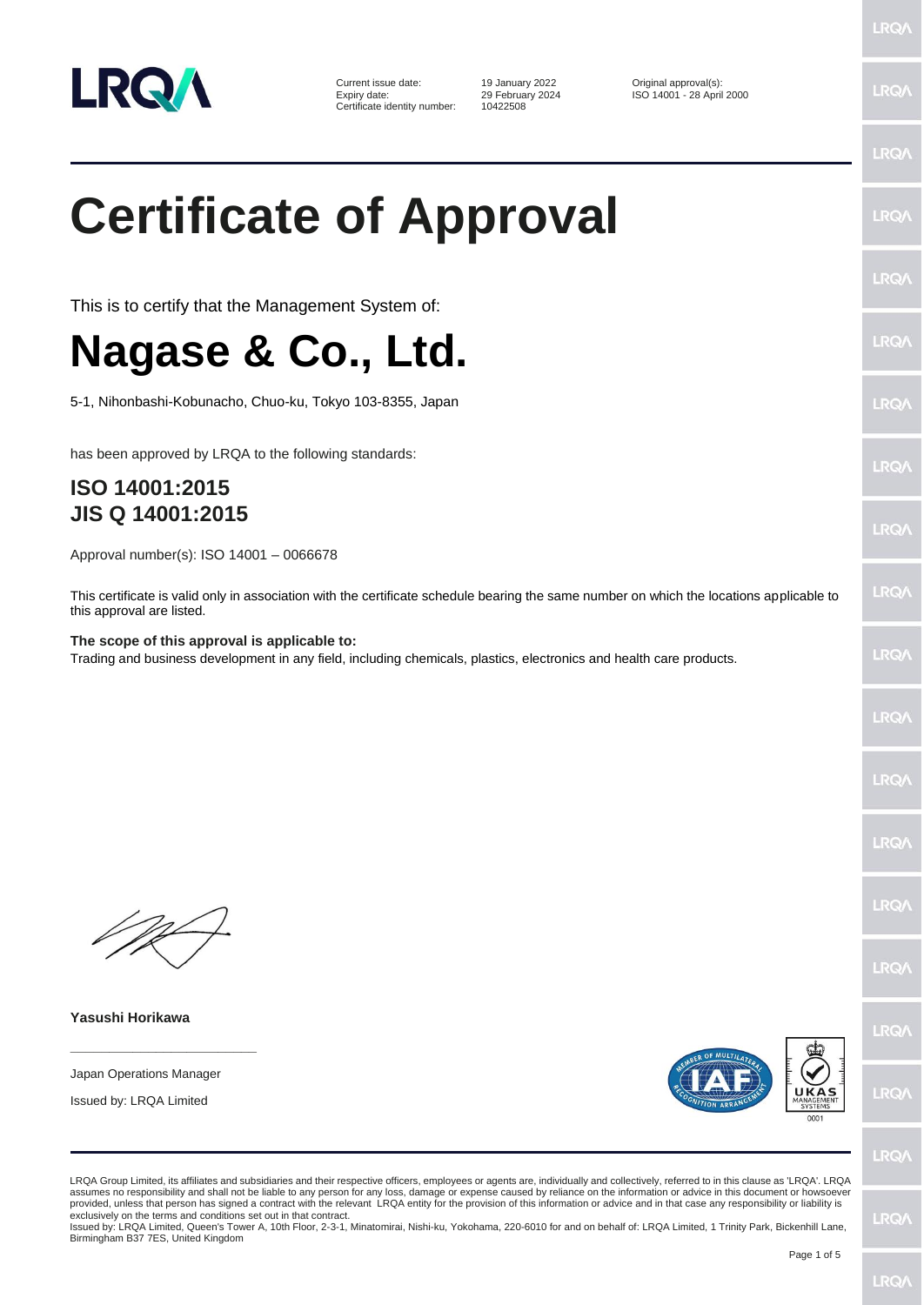

**LRQA** 

|                                                                                                                                                                                                                                                                                                                                                                                                                                                                                                                                                                                                                                                                 |                                                                                                                 | <b>LRQA</b>                |
|-----------------------------------------------------------------------------------------------------------------------------------------------------------------------------------------------------------------------------------------------------------------------------------------------------------------------------------------------------------------------------------------------------------------------------------------------------------------------------------------------------------------------------------------------------------------------------------------------------------------------------------------------------------------|-----------------------------------------------------------------------------------------------------------------|----------------------------|
| <b>Certificate Schedule</b>                                                                                                                                                                                                                                                                                                                                                                                                                                                                                                                                                                                                                                     |                                                                                                                 | <b>LRQA</b>                |
| Location                                                                                                                                                                                                                                                                                                                                                                                                                                                                                                                                                                                                                                                        | <b>Activities</b>                                                                                               | <b>LRQA</b>                |
| <b>Tokyo Head Office</b><br>5-1, Nihonbashi-Kobunacho, Chuo-ku, Tokyo 103-8355, Japan                                                                                                                                                                                                                                                                                                                                                                                                                                                                                                                                                                           | ISO 14001:2015<br>As main scope.                                                                                | <b>LRQA</b>                |
| <b>Osaka Head Office</b><br>1-1-17, Shinmachi, Nishi-ku, Osaka-shi,<br>Osaka-fu 550-8668, Japan                                                                                                                                                                                                                                                                                                                                                                                                                                                                                                                                                                 | ISO 14001:2015<br>As main scope.                                                                                | <b>LRQA</b>                |
| <b>Nagoya Branch Office</b><br>3-14-18, Marunouchi, Naka-ku, Nagoya-shi,<br>Aichi-ken 460-8560, Japan                                                                                                                                                                                                                                                                                                                                                                                                                                                                                                                                                           | ISO 14001:2015<br>As main scope.                                                                                | <b>LRQA</b><br><b>LRQA</b> |
| Nagase R & D Center<br>2-2-3, Murotani, Nishi-ku, Kobe-shi,<br>Hyogo-ken 651-2241, Japan                                                                                                                                                                                                                                                                                                                                                                                                                                                                                                                                                                        | ISO 14001:2015<br>Research and development.                                                                     | <b>LRQA</b>                |
| <b>Nagase Application Workshop</b><br>2-4-45, Higashi-Tsukaguchicho, Amagasaki-shi,<br>Hyogo-ken 661-0011, Japan                                                                                                                                                                                                                                                                                                                                                                                                                                                                                                                                                | ISO 14001:2015<br>Technological support for plastics, coating (paints and<br>inks) and fabric processing field. | <b>LRQA</b>                |
| Nagase-OG Colors & Chemicals Co., Ltd.<br><b>Osaka Head Office</b><br>1-1-17, Shinmachi, Nishi-ku, Osaka-shi,                                                                                                                                                                                                                                                                                                                                                                                                                                                                                                                                                   | ISO 14001:2015<br>Sale of chemicals.                                                                            | <b>LRQA</b>                |
| Osaka-fu 550-8668, Japan<br>Nagase-OG Colors & Chemicals Co., Ltd. Tokai Office<br>3-14-18, Marunouchi, Naka-ku, Nagoya-shi,<br>Aichi-ken 460-0002, Japan                                                                                                                                                                                                                                                                                                                                                                                                                                                                                                       | ISO 14001:2015<br>Sale of chemicals.                                                                            | LRQ/<br><b>LRQA</b>        |
| Nagase-OG Colors & Chemicals Co., Ltd. Hokuriku Office<br>15-5-2, Maiyacho, Fukui-shi, Fukui-ken 918-8024, Japan                                                                                                                                                                                                                                                                                                                                                                                                                                                                                                                                                | ISO 14001:2015<br>Sale of chemicals.                                                                            | <b>LRQA</b>                |
| Nagase-OG Colors & Chemicals Co., Ltd. Tokyo Office<br>2-8-7, Nihonbashi-Honcho, Chuo-ku, Tokyo 103-0023, Japan                                                                                                                                                                                                                                                                                                                                                                                                                                                                                                                                                 | ISO 14001:2015<br>Sale of chemicals.                                                                            | <b>LRQA</b>                |
|                                                                                                                                                                                                                                                                                                                                                                                                                                                                                                                                                                                                                                                                 |                                                                                                                 | <b>LRQA</b>                |
|                                                                                                                                                                                                                                                                                                                                                                                                                                                                                                                                                                                                                                                                 | UKAS<br>MANAGEMENT<br>SYSTEMS<br>0001                                                                           | <b>LRQA</b>                |
| LRQA Group Limited, its affiliates and subsidiaries and their respective officers, employees or agents are, individually and collectively, referred to in this clause as 'LRQA'. LRQA                                                                                                                                                                                                                                                                                                                                                                                                                                                                           |                                                                                                                 | <b>LRQA</b>                |
| assumes no responsibility and shall not be liable to any person for any loss, damage or expense caused by reliance on the information or advice in this document or howsoever<br>provided, unless that person has signed a contract with the relevant LRQA entity for the provision of this information or advice and in that case any responsibility or liability is<br>exclusively on the terms and conditions set out in that contract.<br>Issued by: LRQA Limited, Queen's Tower A, 10th Floor, 2-3-1, Minatomirai, Nishi-ku, Yokohama, 220-6010 for and on behalf of: LRQA Limited, 1 Trinity Park, Bickenhill Lane,<br>Birmingham B37 7ES, United Kingdom |                                                                                                                 | <b>LRQA</b>                |
|                                                                                                                                                                                                                                                                                                                                                                                                                                                                                                                                                                                                                                                                 | Page 2 of 5                                                                                                     | <b>LRQA</b>                |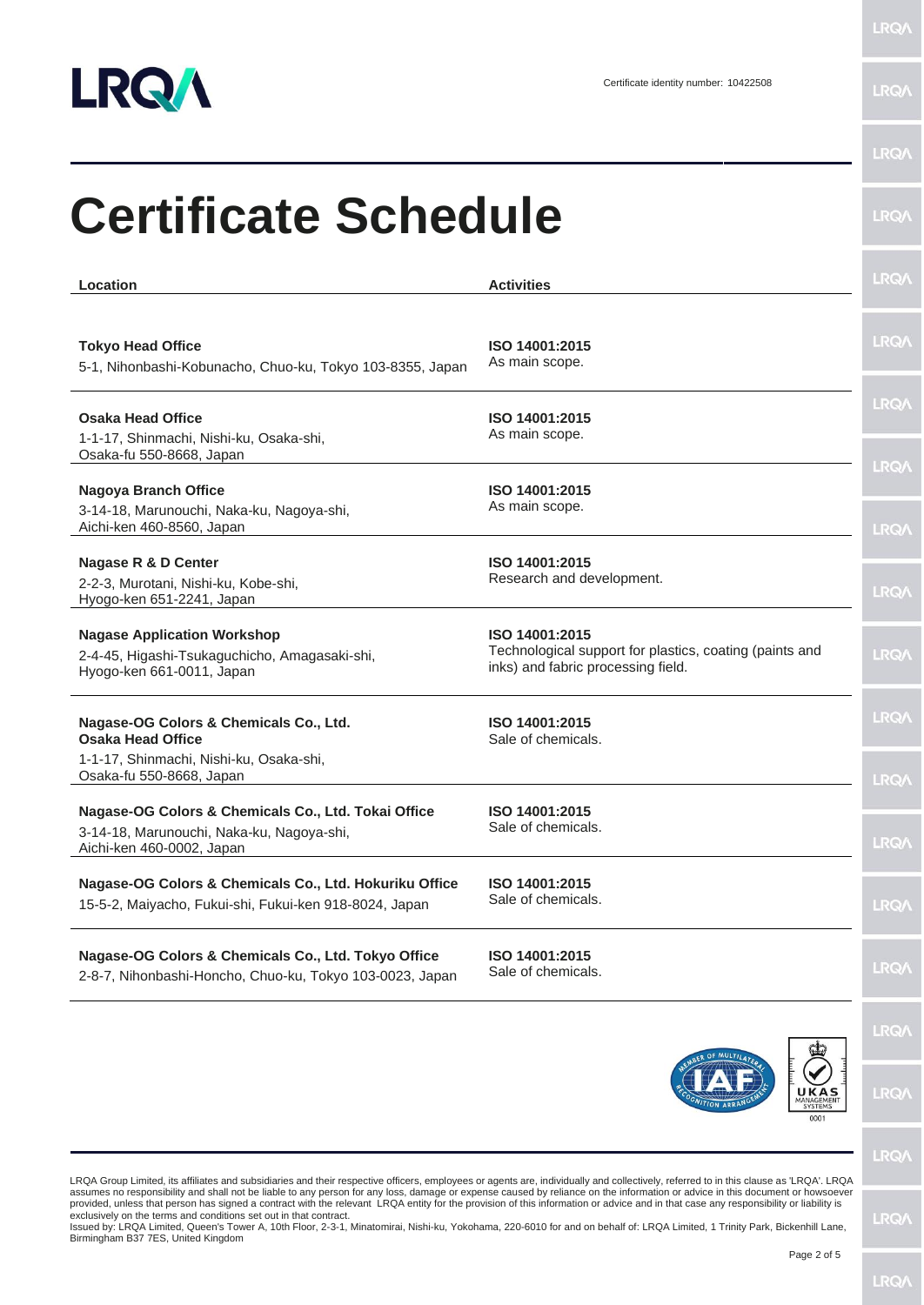

**LRQ/\** 

×

| Location                                                                                                                                   | <b>Activities</b>                                                                                                                       | <b>LRQA</b>                |
|--------------------------------------------------------------------------------------------------------------------------------------------|-----------------------------------------------------------------------------------------------------------------------------------------|----------------------------|
| Nagase-OG Colors & Chemicals Co., Ltd. Technical Center<br>3-1-11, Kamishinjo, Higashi-Yodogawa-ku, Osaka-shi, Osaka-fu<br>533-0006, Japan | ISO 14001:2015<br>Technological support for dyes.                                                                                       | <b>LRQA</b>                |
| Nagase Chemical Co., Ltd. Tokyo Head Office<br>12-15, Nihonbashi-Kobunacho, Chuo-ku,<br>Tokyo 103-0024, Japan                              | ISO 14001:2015<br>Sale of chemicals.                                                                                                    | <b>LRQA</b>                |
| Nagase Chemical Co., Ltd. Osaka Branch Office<br>1-1-17, Shinmachi, Nishi-ku, Osaka-shi,<br>Osaka-fu 550-8668, Japan                       | ISO 14001:2015<br>Sale of chemicals.                                                                                                    | <b>LRQA</b>                |
| Nagase Chemical Co., Ltd. Shizuoka Branch Office<br>102-1, Urijima-cho, Fuji-shi, Shizuoka-ken 417-0057, Japan                             | ISO 14001:2015<br>Sale of chemicals.                                                                                                    | <b>LRQA</b><br><b>LRQA</b> |
| Nagase Chemical Co., Ltd. Nagoya Branch Office<br>3-14-18, Marunouchi, Naka-ku, Nagoya-shi,<br>Aichi-ken 460-8560, Japan                   | ISO 14001:2015<br>Sale of chemicals.                                                                                                    | <b>LRQA</b>                |
| Nagase Plastics Co., Ltd. Osaka Head Office<br>1-1-17, Shinmachi, Nishi-ku, Osaka-shi,<br>Osaka-fu 550-8668, Japan                         | ISO 14001:2015<br>Sale of plastics raw materials & plastics packaging<br>materials.<br>Management of manufacture for plastic materials. | <b>LRQA</b>                |
| Nagase Plastics Co., Ltd. Tokyo Office<br>12-15, Nihonbashi-Kobunacho, Chuo-ku,<br>Tokyo 103-0024, Japan                                   | ISO 14001:2015<br>Sale of plastics raw materials & plastics packaging<br>materials.<br>Management of manufacture for plastic materials. | <b>LRQA</b><br><b>LRQA</b> |
| Nagase Plastics Co., Ltd. Nagoya Branch Office<br>3-14-18, Marunouchi, Naka-ku, Nagoya-shi,<br>Aichi-ken 460-0002, Japan                   | ISO 14001:2015<br>Sale of plastics raw materials & plastics packaging<br>materials.                                                     | <b>LRQA</b>                |
|                                                                                                                                            | Management of manufacture for plastic materials.                                                                                        | <b>LRQA</b>                |
|                                                                                                                                            |                                                                                                                                         | <b>LRQA</b>                |
|                                                                                                                                            | UKAS<br>MANAGEMENT<br>0001                                                                                                              | <b>LRQA</b>                |
|                                                                                                                                            |                                                                                                                                         | <b>LRQA</b>                |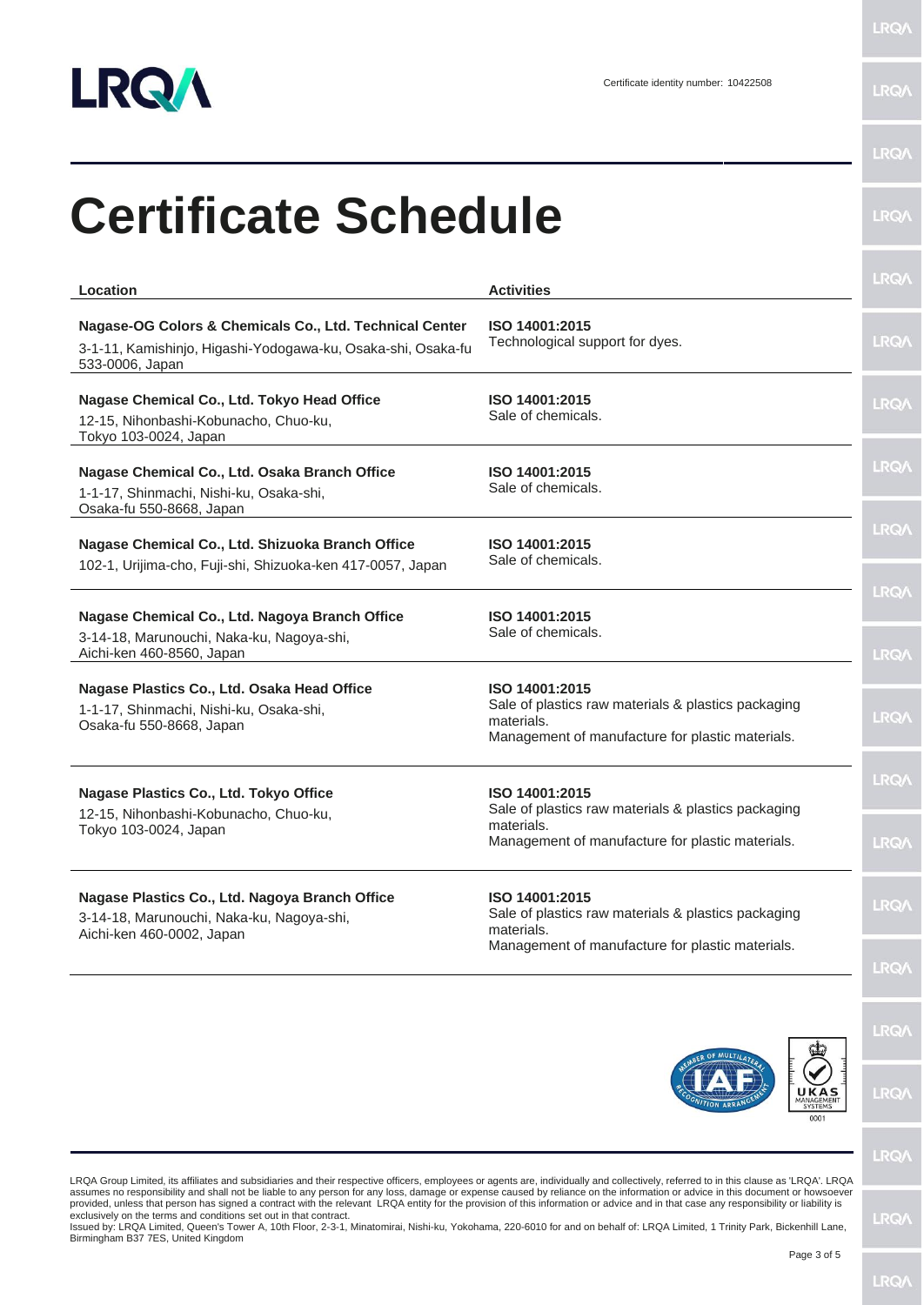

LRQ/\

**LRQA** 

| <b>Certificate Schedule</b>                                                                                                                                                                                                                                                                                                                                                                                                                                                                                                                                                                                                                                     |                                                                                            | <b>LRQA</b>                |
|-----------------------------------------------------------------------------------------------------------------------------------------------------------------------------------------------------------------------------------------------------------------------------------------------------------------------------------------------------------------------------------------------------------------------------------------------------------------------------------------------------------------------------------------------------------------------------------------------------------------------------------------------------------------|--------------------------------------------------------------------------------------------|----------------------------|
| Location                                                                                                                                                                                                                                                                                                                                                                                                                                                                                                                                                                                                                                                        | <b>Activities</b>                                                                          | <b>LRQA</b>                |
| Nagase Abrasive Materials Co., Ltd. Osaka Head Office<br>1-1-17, Shinmachi, Nishi-ku, Osaka-shi,<br>Osaka-fu 550-8668, Japan                                                                                                                                                                                                                                                                                                                                                                                                                                                                                                                                    | ISO 14001:2015<br>Sale of abrasives and grinding materials.                                | <b>LRQA</b>                |
| Nagase Abrasive Materials Co., Ltd. Tokyo Office<br>5-1, Nihonbashi-Kobunacho, Chuo-ku, Tokyo 103-8355, Japan                                                                                                                                                                                                                                                                                                                                                                                                                                                                                                                                                   | ISO 14001:2015<br>Sale of abrasives and grinding materials.                                | <b>LRQA</b>                |
| Nishinihon Nagase Co., Ltd. Fukuoka Head Office<br>4-1-37, Tenjin, Chuo-ku, Fukuoka-shi,<br>Fukuoka-ken 810-0001, Japan                                                                                                                                                                                                                                                                                                                                                                                                                                                                                                                                         | ISO 14001:2015<br>Sale of dyestuffs and auxiliaries, industrial chemicals and<br>plastics. | <b>LRQA</b>                |
| Nishinihon Nagase Co., Ltd. Fukuyama Office<br>8-21, Nobuhiro-cho, Fukuyama-shi, Hiroshima-ken 720-0064,<br>Japan                                                                                                                                                                                                                                                                                                                                                                                                                                                                                                                                               | ISO 14001:2015<br>Sale of dyestuffs and auxiliaries, industrial chemicals and<br>plastics. | <b>LRQA</b><br><b>LRQA</b> |
| Nishinihon Nagase Co., Ltd. Hiroshima Office<br>1-12-16, Hikarimachi, Higashi-ku, Hiroshima-shi, Hiroshima-ken<br>732-0052, Japan                                                                                                                                                                                                                                                                                                                                                                                                                                                                                                                               | ISO 14001:2015<br>Sale of dyestuffs and auxiliaries, industrial chemicals and<br>plastics. | <b>LRQA</b>                |
| Nagase Elex Co., Ltd. Tokyo Head Office<br>5-1, Nihonbashi-Kobunacho, Chuo-ku, Tokyo 103-8355, Japan                                                                                                                                                                                                                                                                                                                                                                                                                                                                                                                                                            | ISO 14001:2015<br>Sale of raw materials for plastics and plastic products.                 | <b>LRQA</b>                |
| Nagase Elex Co., Ltd. Osaka Office<br>1-1-17, Shinmachi, Nishi-ku, Osaka-shi,<br>Osaka-fu 550-8668, Japan                                                                                                                                                                                                                                                                                                                                                                                                                                                                                                                                                       | ISO 14001:2015<br>Sale of raw materials for plastics and plastic products.                 | <b>LRQA</b><br><b>LRQ/</b> |
| Nagase Elex Co., Ltd. Nagoya Office<br>3-14-18, Marunouchi, Naka-ku, Nagoya-shi,<br>Aichi-ken 460-0002, Japan                                                                                                                                                                                                                                                                                                                                                                                                                                                                                                                                                   | ISO 14001:2015<br>Sale of raw materials for plastics and plastic products.                 | <b>LRQA</b>                |
| Nagase Elex Co., Ltd. Hitachi Office<br>1-11, Katsutahoncho, Hitachinaka-shi,<br>Ibaraki-ken 312-0026, Japan                                                                                                                                                                                                                                                                                                                                                                                                                                                                                                                                                    | ISO 14001:2015<br>Sale of raw materials for plastics and plastic products.                 | <b>LRQA</b>                |
|                                                                                                                                                                                                                                                                                                                                                                                                                                                                                                                                                                                                                                                                 |                                                                                            | <b>LRQA</b>                |
|                                                                                                                                                                                                                                                                                                                                                                                                                                                                                                                                                                                                                                                                 | UKAS<br>0001                                                                               | <b>LRQA</b>                |
| LRQA Group Limited, its affiliates and subsidiaries and their respective officers, employees or agents are, individually and collectively, referred to in this clause as 'LRQA'. LRQA                                                                                                                                                                                                                                                                                                                                                                                                                                                                           |                                                                                            | <b>LRQA</b>                |
| assumes no responsibility and shall not be liable to any person for any loss, damage or expense caused by reliance on the information or advice in this document or howsoever<br>provided, unless that person has signed a contract with the relevant LRQA entity for the provision of this information or advice and in that case any responsibility or liability is<br>exclusively on the terms and conditions set out in that contract.<br>Issued by: LRQA Limited, Queen's Tower A, 10th Floor, 2-3-1, Minatomirai, Nishi-ku, Yokohama, 220-6010 for and on behalf of: LRQA Limited, 1 Trinity Park, Bickenhill Lane,<br>Birmingham B37 7ES, United Kingdom |                                                                                            | <b>LRQA</b>                |